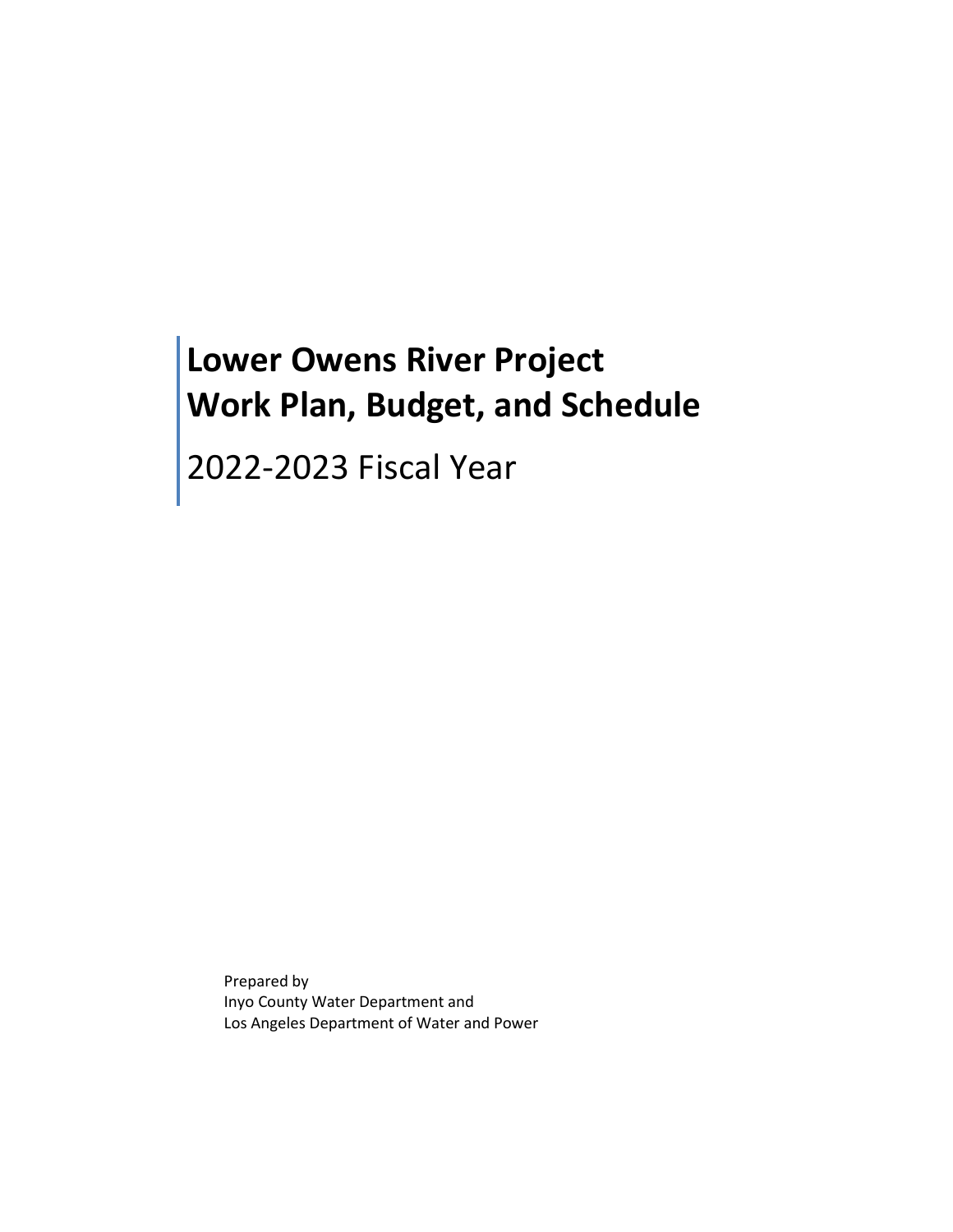# **Lower Owens River Project Work Plan, Budget, and Schedule**

# 2022-2023 Fiscal Year

The Inyo County Water Department and the Los Angeles Department of Water and Power jointly prepared this 2022-2023 Fiscal Year Lower Owens River Project Work plan. The Inyo County/Los Angeles Technical Group adopted this work plan on June 23, 2022. The Technical Group recommends that the Inyo County Board of Supervisors and the City of Los Angeles Board of Water and Power Commissioners or their designee approve the 2022-2023 Fiscal Year Lower Owens River Project Work Plan.

## **Introduction**

The Final Environmental Impact Report for the Lower Owens River Project (LORP) Section 2.2.1 provides that the Long-Term Water Agreement (LTWA) Technical Group will develop and adopt an annual work program for the LORP, which describes LORP work to be performed in the following fiscal year. This work program identifies who will perform or oversee tasks, a schedule, and a budget. This work plan and budget was prepared according to the Agreement between the County of Inyo and City of Los Angeles Department of Water and Power Concerning Funding of the Lower Owens River Project (Funding Agreement) sections D, E, and F. Following adoption by the Technical Group, the work program will be submitted to the County and LADWP governing board for approval. Each governing board must approve the plan before this work plan and budget can be implemented. This Work Plan, Budget, and Schedule is in effect from July 1, 2022 – June 30, 2023.

The objectives of this work plan are to maintain compliance with the July 11, 2007 Superior Court Stipulation and Order in Case No. S1CVCV01-29768, conduct monitoring necessary to achieve the LORP goals described in the 1997 Memorandum of Understanding, maintain infrastructure necessary to the operation of the LORP, and implement adaptive management measures. The following priorities are observed in this work plan:

- 1. Work and activities required to maintain required flows in the river and required water supplies to other LORP components.
- 2. Maintenance associated with flow compliance monitoring and reporting associated with the above referenced Stipulation and Order.
- 3. Habitat and water quality monitoring described in the LORP Monitoring and Adaptive Management Plan, or required to comply with the requirements of the Lahontan Regional Water Quality Control Board.
- 4. The preparation of the LORP Annual Report as required by Section 2.10.4 of the LORP Final EIR and by Section L of the above referenced Stipulation and Order.
- 5. Other work or activities including the implementation of adaptive management measures.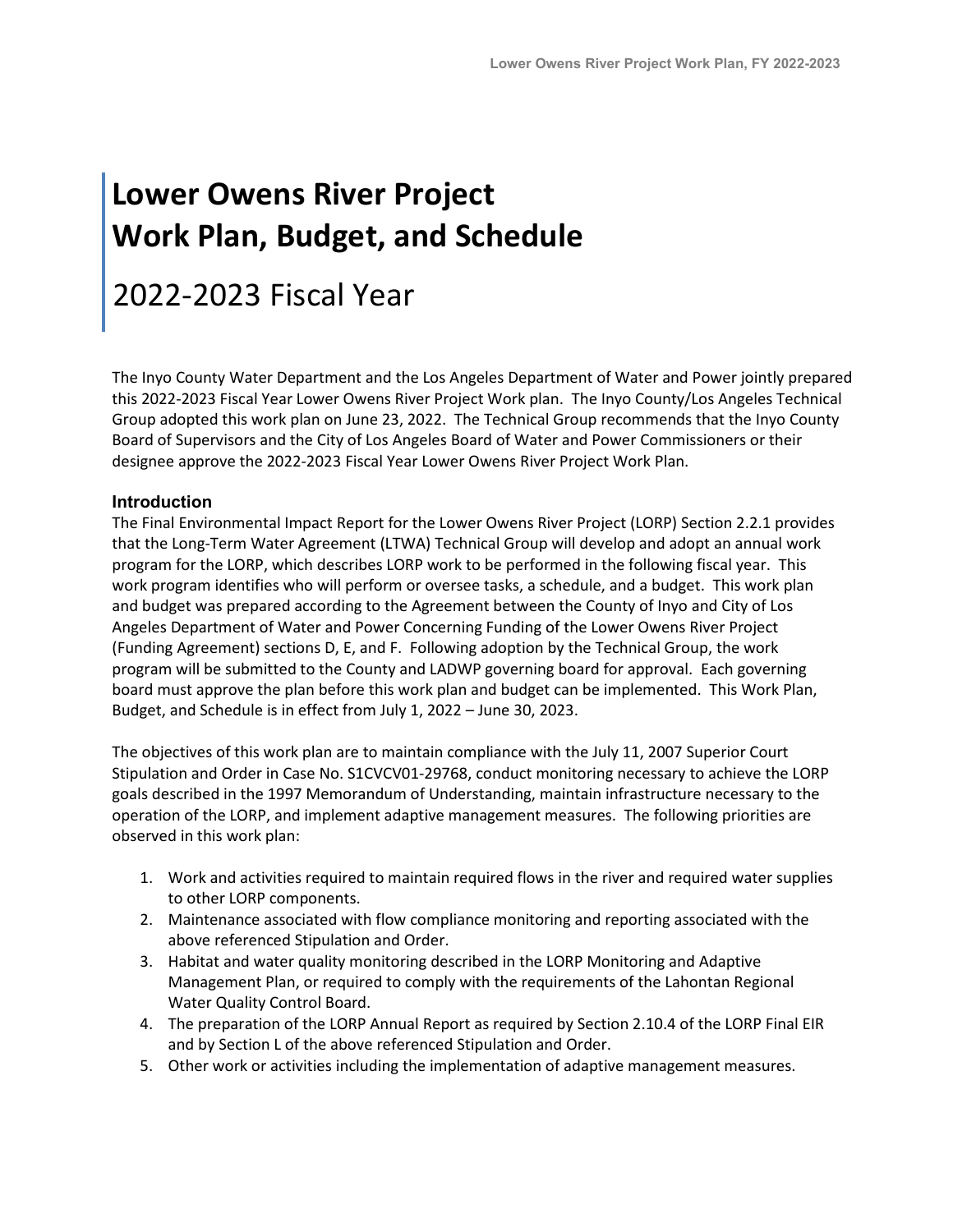Section 1 of this work plan covers the budget and schedule for operations and maintenance, monitoring, mosquito abatement, noxious species control, saltcedar control, and reporting activities. Section 2 outlines Adaptive Management activities identified to be conducted in the 2022-2023 fiscal year.

The budget amount reflects the additional costs above equal sharing of work by the parties and does not include the costs of Inyo and LA staff times where they offset.

## LORP Operations & Maintenance and Monitoring Budget

Table 1 summarizes the costs of operation, maintenance and monitoring for the fiscal year and specifies the costs incurred by Inyo County and Los Angeles for standard operations, maintenance, and monitoring, as well as for Adaptive Management. A summary of these activities follows in Sections 1 and 2 below.

In 2022-2023 a total of 32 people days will be required to complete standard biologic and water quality monitoring tasks. Inyo County and LADWP will each contribute 16 days. Additionally, vegetation mapping work will be contracted out and will be a shared cost between LADWP and Inyo County. Maintenance, Operations, and Hydrologic monitoring are tasks solely performed by LADWP, and are without offsetting costs. LADWP has allocated 120 days for Range Monitoring, which is a LADWP cost. Inyo County and LADWP will perform additional Adaptive Management tasks over 164 people days (Inyo County and LADWP each 82 days). There is no budget for the MOU Consultant in 2022-2023.

Based on this budget, total cost for the fiscal year is \$597,161.35, with Inyo County contributing \$123,144.88 and LADWP contributing \$474.016.47. Inyo County's Post Implementation Credit will be decreased by \$175,435.80. The credit deduction is calculated by subtracting the dollars LADWP will spend during the fiscal year from the amount spent by Inyo County, and dividing this figure by two.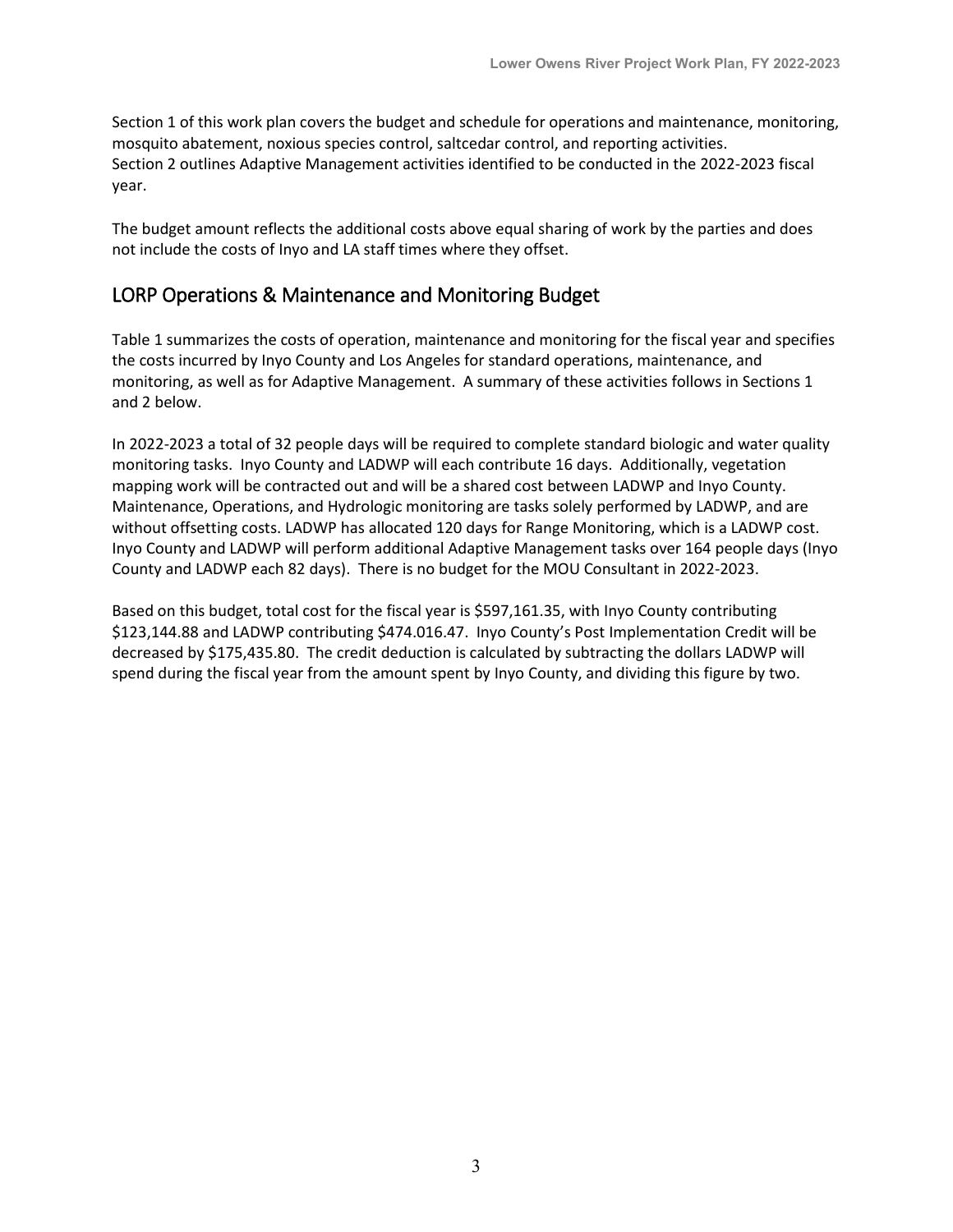| <b>Inyo County</b>                                                                                           | <b>Budgeted Staff</b><br><b>Work Days</b> | <b>Value of Additional Staff Time,</b><br><b>Materials, and Equipment</b>   | Payment/Credit |
|--------------------------------------------------------------------------------------------------------------|-------------------------------------------|-----------------------------------------------------------------------------|----------------|
| <b>Biologic and Water Quality</b>                                                                            | 16                                        | \$16,800.00                                                                 |                |
| <b>Mosquito Abatement</b>                                                                                    | ٠                                         | \$30,000.00                                                                 |                |
| <b>Noxious Species Control</b>                                                                               | $\qquad \qquad \blacksquare$              | \$50,000.00                                                                 |                |
| <b>Adaptive Management</b>                                                                                   | 82                                        | \$26,344.88                                                                 |                |
| <b>Inyo County Totals</b>                                                                                    | 98                                        | \$123,144.88                                                                | \$175,435.80   |
| <b>LADWP</b>                                                                                                 | <b>Budgeted Staff</b><br><b>Work Days</b> | <b>Budgeted Value of Additional Staff</b><br>Time, Materials, and Equipment |                |
| <b>Hydrologic Monitoring</b>                                                                                 |                                           | \$71,460.00                                                                 |                |
| <b>Biologic and Water Quality</b>                                                                            | 16                                        | \$16,800.00                                                                 |                |
| <b>Operations and Maintenance</b>                                                                            | ٠                                         | \$311,411.59                                                                |                |
| <b>Mosquito Abatement</b>                                                                                    | ٠                                         | \$30,000.00                                                                 |                |
| Rodent Control                                                                                               |                                           | \$18,000.00                                                                 |                |
| <b>Adaptive Management</b>                                                                                   | 82                                        | \$26,344.88                                                                 |                |
| <b>LADWP Totals</b>                                                                                          | 98                                        | \$474,016.47                                                                |                |
| <b>Combined Total</b>                                                                                        | 196                                       | \$597,161.35                                                                |                |
| Inyo County Credit Adjustment<br>(1/2 of the Difference in<br>Expenditures between Inyo<br>County and LADWP) |                                           | \$175,435.80                                                                |                |

**Table 1. LORP Work Plan Summary Budget, FY 2022-2023**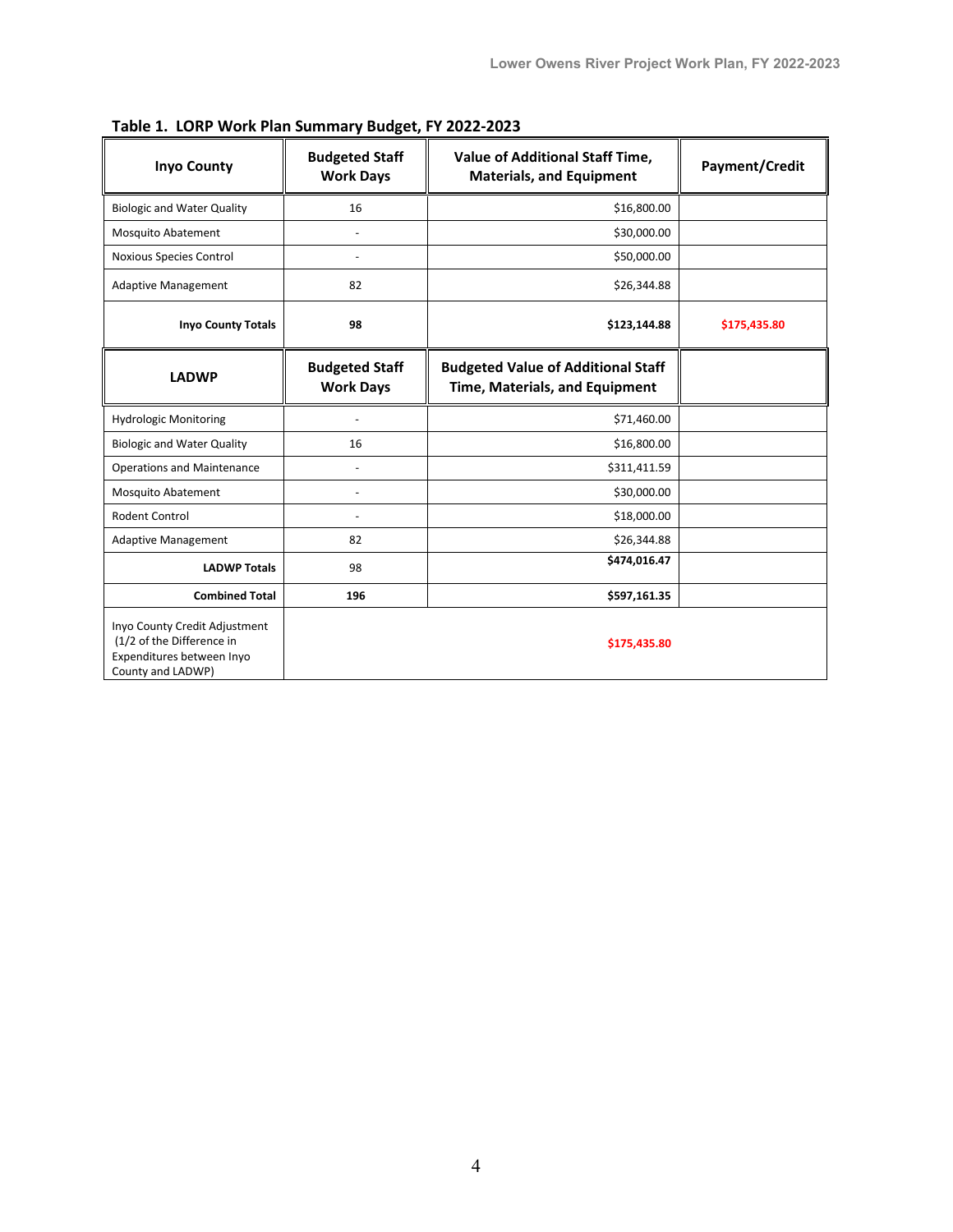|  | Footnote to Table 1. Post Implementation Credit and Trust Accounting |  |
|--|----------------------------------------------------------------------|--|
|--|----------------------------------------------------------------------|--|

| Original Post Implementation Credit                                                                                                        |         | \$2,253,033 | \$2,253,033 |
|--------------------------------------------------------------------------------------------------------------------------------------------|---------|-------------|-------------|
| Increase Post Imp Credit by 2.9% based on the July 2007 price Index                                                                        | 2.9%    | \$65,338    | \$2,318,371 |
| County's obligation for July 11, 2007 to June 30, 2008 period                                                                              |         | \$243,524   | \$2,074,847 |
| Increase the remaining balance of the Post Implementation Credit by 5.7% based upon the July 2008 price index                              | 5.7%    | \$118,266   | \$2,193,113 |
| County's obligation for 2008-2009 fiscal year                                                                                              |         | \$243,524   | \$1,949,589 |
| Reduce the remaining balance of the Post Implementation Credit by 1.3% based upon the April 2009 price index                               | $-1.3%$ | \$25,345    | \$1,924,245 |
| County's share of the costs for the 2009-2010 work plan and budget, including adaptive management.                                         |         | \$266,176   | \$1,658,069 |
| Increase the remaining balance of the Post Implementation Credit by 1.9% based upon the April 2010 price index<br>effective July 10, 2010  | 1.9%    | \$31,503    | \$1,689,572 |
| County's share of the costs for the 2010-2011 work plan and budget, including adaptive management effective July 21,<br>2010.              |         | \$317,805   | \$1,371,767 |
| Increase the remaining balance of the Post Implementation Credit by 3.3% based upon the April 2011 price index<br>effective July 10, 2011. | 3.3%    | \$45,268    | \$1,417,035 |
| County's share of the costs for the 2011-2012 work plan and budget, including adaptive management effective July 21,<br>2011.              |         | \$48,278    | \$1,368,757 |
| County's share of the costs for the Amended 2011-2012 work plan and budget, effective July 21, 2011.                                       |         | \$57,687    | \$1,311,070 |
| Increase the remaining balance of the Post Implementation Credit by 1.5% based upon the April 2012 price index<br>effective July 10, 2012. | 1.5%    | \$19,666    | \$1,330,736 |
| County's share of the costs for the 2012-2013 work plan and budget, including adaptive management effective July 23,<br>2012.              |         | \$14,084    | \$1,344,820 |
| Increase the remaining balance of the Post Implementation Credit by 0.9% based upon the April 2013 price index<br>effective July 10, 2013. | 0.9%    | \$12,103    | \$1,356,924 |
| County's share of the costs for the 2013-2014 work plan and budget, including adaptive management effective June 21,<br>2013.              |         | \$41,979    | \$1,398,903 |
| Increase the remaining balance of the Post Implementation Credit by 1.4% based upon the April 2014 price index<br>effective July 10, 2014. | 1.4%    | \$19,585    | \$1,418,487 |
| County's share of the costs for the 2014-2015 work plan and budget, including adaptive management effective June 21,<br>2014.              |         | \$78,483    | \$1,340,004 |
| Increase the remaining balance of the Post Implementation Credit by 0.5% based upon the April 2015 consumer price<br>index.                | 0.5%    | \$6,700     | \$1,346,704 |
| County's share of the costs for the 2015-2016 work plan and budget, including adaptive management effective June 21,<br>2015.              |         | \$73,755    | \$1,272,949 |
| Increase the remaining balance of the Post Implementation Credit by 2.0% based upon the April 2016 consumer price<br>index.                | 2.0%    | \$25,459    | \$1,298,408 |
| County's share of the costs for the 2016-2017 work plan and budget, including adaptive management effective June 21,<br>2016.              |         | \$84,704    | \$1,213,704 |
| Increase the remaining balance of the Post Implementation Credit by 2.7% based upon the April 2017 consumer price<br>index.                | 2.7%    | \$32,770    | \$1,246,474 |
| County's share of the costs for the 2017-2018 work plan and budget, including adaptive management, effective<br>October 31, 2018.          |         | \$114,857   | \$1,131,617 |
| Increase the remaining balance of the Post Implementation Credit by 4.0% based upon the April 2018 consumer price<br>index.                | 4.0%    | \$45,265    | \$1,176,882 |
| County's share of the costs for the 2018-2019 work plan and budget, including adaptive management, effective<br>October 31, 2019.          |         | \$139,493   | \$1,037,389 |
| Increase the remaining balance of the Post Implementation Credit by 3.3% based upon the April 2019 consumer price<br>index.                | 3.3%    | \$34,234    | \$1,071,623 |
| County's share of the costs for the 2019-2020 work plan and budget, including adaptive management, effective<br>October 31, 2020.          |         | \$132,558   | \$939,065   |
| Increase the remaining balance of the Post Implementation Credit by 0.7% based upon the April 2020 consumer price<br>index.                | 0.7%    | \$6,573     | \$945,639   |
| County's share of the costs for the 2020-2021 work plan and budget, including adaptive management, effective<br>October 31, 2021.          |         | \$252,481   | \$693,157   |
| Increase the remaining balance of the Post Implementation Credit by 3.6% based upon the April 2021 consumer price<br>index.                | 3.6%    | \$24,954    | \$718,111   |

The annual CPI adjustment will take place prior to deduction of a credit for County's annual share of the LORP post-implementation costs (PIA 8.4). The LORP Trust Account Balance as of June 13, 2022 is \$2,184,481.16.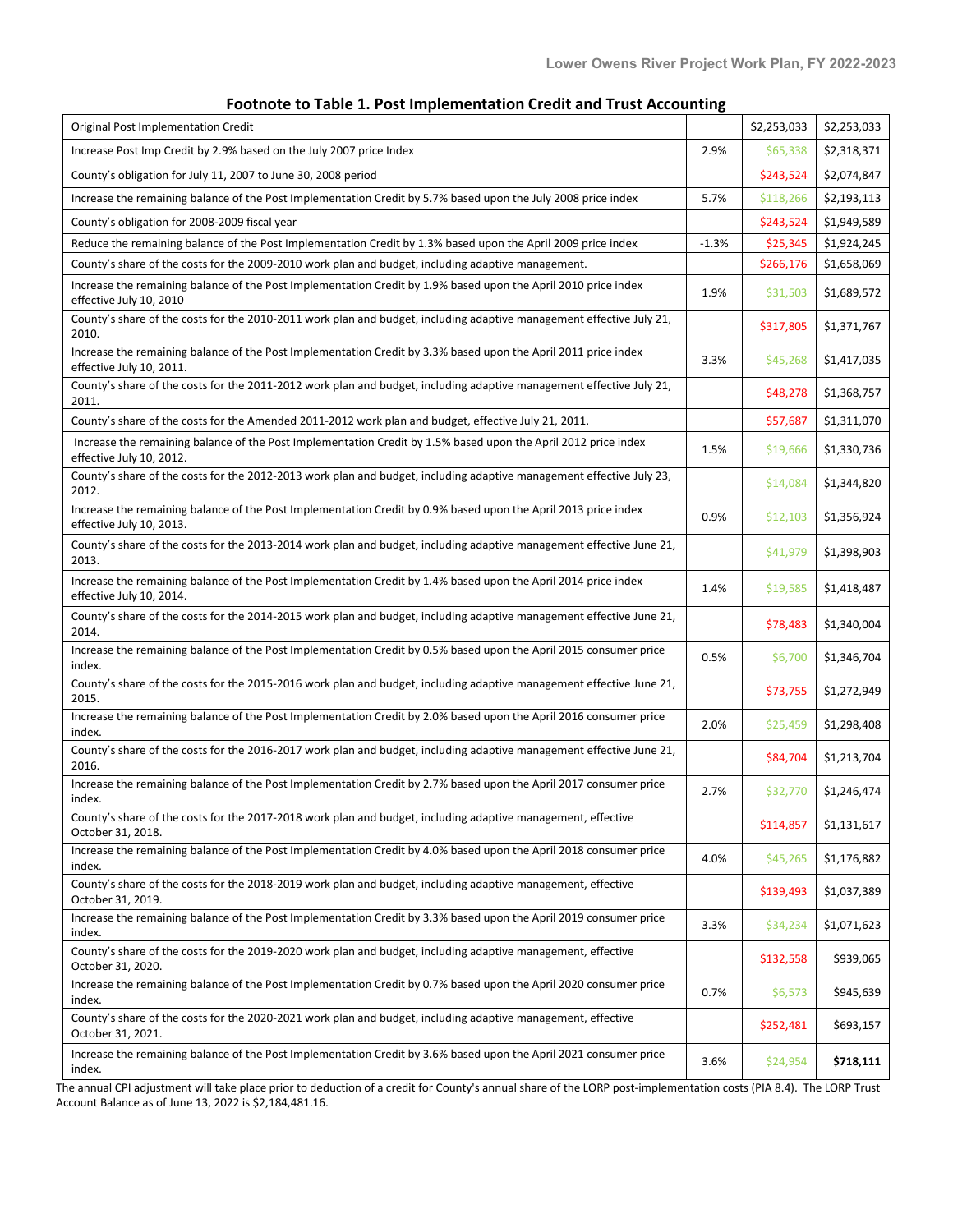## Section 1. Maintenance and Monitoring Tasks

## **LORP Tasks**

The maintenance and monitoring portion of this work plan consists of four categories of tasks: operations and maintenance, hydrologic monitoring, biological monitoring, and range monitoring.

## **Operations and Maintenance**

Maintenance activities consist of cleaning sediment accumulations and other obstructions from water measurement facilities, cleaning sediment and aquatic vegetation from ditches, mowing ditch margins, adjustments to flow control structures, maintenance/replacement of existing structures, and necessary annual maintenance to spillgates, ditches, dikes, berms, ponds and other features in the BWMA. Operation activities consist of setting and checking flows and ensuring that necessary flows reach the river to maintain mandated base and seasonal habitat flows. Estimates of the level of effort necessary for maintenance are adjusted as required by section II.D of the Funding Agreement, and provides that costs for maintenance above the baseline costs for facilities in the river corridor and Blackrock Waterfowl Management Area (BWMA) shall be shared.

Budgeted Operations and Maintenance costs and associated material costs for 2022-2023 are included in Table 2. The estimated costs for River corridor and BWMA facilities are \$216,759.40 and \$264,257.49 respectively, for an overall 2022-2023 operations and maintenance expenditure of \$481,016.89. This figure reduced by the combined CPI-adjusted baseline costs for the river corridor and BWMA facilities is \$311,411.59 (Table 2).

### **Hydrologic Monitoring**

Hydrologic monitoring consists of monitoring, analyzing, and reporting river baseflows and seasonal habitat flows, the flooded extent of the Blackrock Waterfowl Management Area (BWMA), the levels of the Off-River Lakes and Ponds, and baseflows, pulse flows, and seasonal habitat flows to the Delta. Budgeted hydrologic monitoring costs for the 2022-2023 fiscal year are \$71,460.00 (Table 3).

## **Biological/Water Quality Monitoring**

Biological monitoring, analysis, reporting, and report preparation will be jointly conducted by Inyo and LADWP as identified in Table 4.01 of the LORP Monitoring and Adaptive Management Plan (MAMP) (Table 4). This year is the fifteenth year of monitoring in the LORP. Due to staff shortages, LADWP and Inyo County will contract vegetation mapping of the project to Formation Environmental, Inc. and will equally share those costs (\$33,600 total, \$16,800 each agency). The scope of work is provided in Appendix 1.

LADWP and Inyo County will conduct habitat indicator species modeling based on this mapping and riparian bird surveys conducted in spring 2022. LADWP and Inyo County Staff will continue to monitor the flooded extent of the BWMA as described in the BWMA Interim Management and Monitoring Plan. Inyo Staff and LADWP Staff will spend a total of 32 people days on these efforts. There will be no offsetting costs.

### **Adaptive management**

Inyo County and LADWP have identified adaptive management tasks to complete in the 2022-2023 fiscal year. Refer to Section 2 for more information.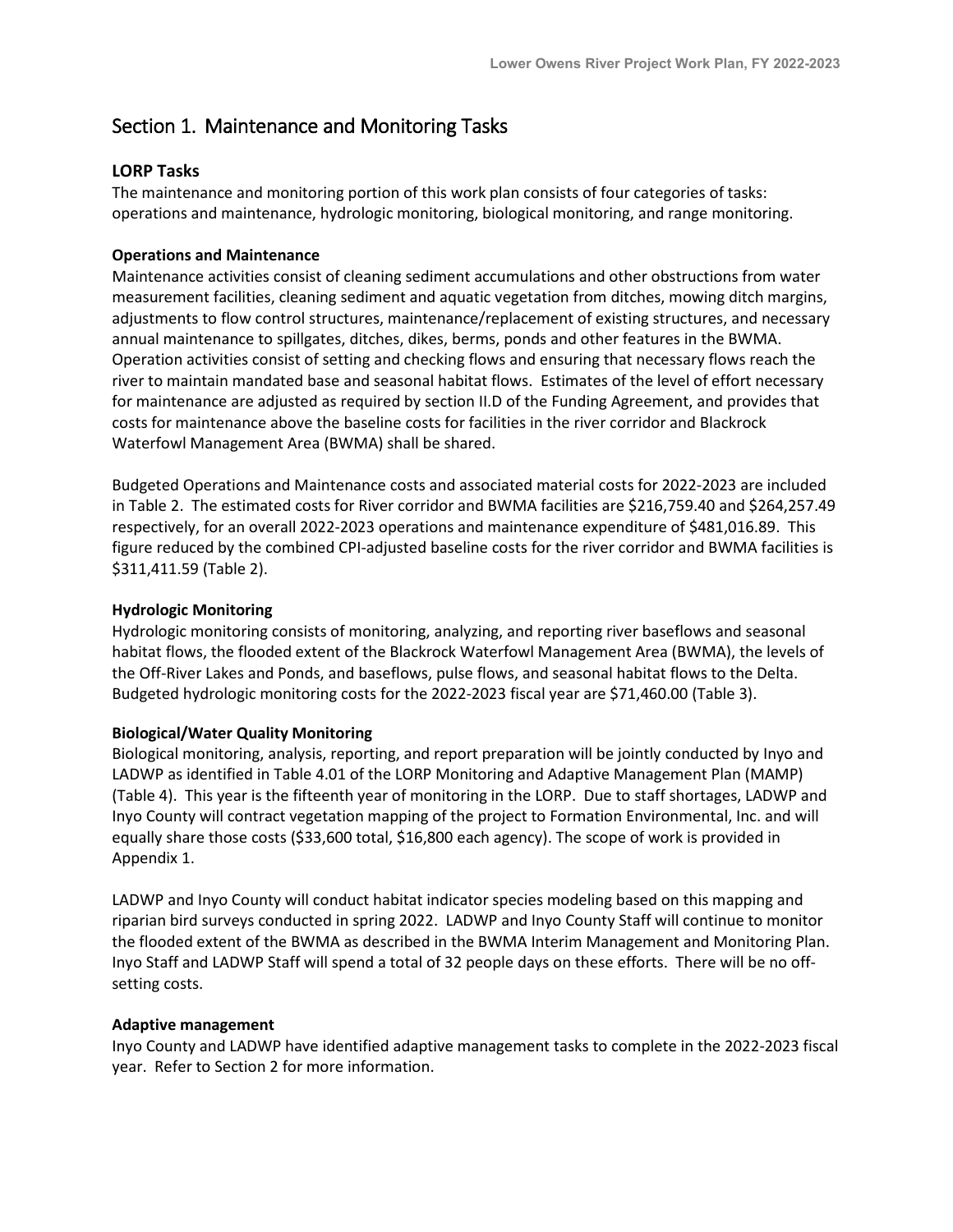| Table 2. LORP Operations and Maintenance Budget- 2022-2023 Fiscal Year |                       |              |            |                    |                           |     |          |                    |  |
|------------------------------------------------------------------------|-----------------------|--------------|------------|--------------------|---------------------------|-----|----------|--------------------|--|
| Labor                                                                  |                       |              |            |                    | Equipment                 |     |          |                    |  |
| <b>Location Activity</b>                                               | Labor type            | <b>Hours</b> | Labor Rate | <b>Total Labor</b> | Equipment/Materials Hours |     | Rate     | <b>Total Equip</b> |  |
| <b>River</b>                                                           |                       |              |            |                    |                           |     |          |                    |  |
| <b>Measuring Station Maintenance</b>                                   |                       |              |            |                    |                           |     |          |                    |  |
|                                                                        | Power Shovel Operator | 30           | \$52.06    | \$1,561.80         | Excavator                 | 30  | \$108.80 | \$3,264.00         |  |
|                                                                        | Truck Driver          | 30           | \$45.30    | \$1,359.00         | 3 axle dump truck         | 30  | \$56.50  | \$1,695.00         |  |
|                                                                        | Operator              | 10           | \$49.37    | \$493.70           | Mower                     | 10  | \$90.10  | \$901.00           |  |
|                                                                        | Building Repairman    | 10           | \$45.88    | \$458.80           | 3ł4 ton 4x4 pick- up      | 100 | \$13.60  | \$1,360.00         |  |
|                                                                        | MCH                   | 50           | \$40.16    | \$2,008.00         |                           |     |          |                    |  |
| Subtotal                                                               |                       |              |            | \$5,881.30         |                           |     |          | \$7,220.00         |  |
| Intake Spillgate                                                       |                       |              |            |                    |                           |     |          |                    |  |
| Maintenance                                                            | Building Repairman    | 40           | \$45.88    | \$1,835.20         | <b>Bull Dozer</b>         | 80  | \$61.65  | \$4,932.00         |  |
|                                                                        | MCH                   | 340          | \$40.16    | \$13,654.40        | 3ł4 ton 4x4 pick- up      | 620 | \$13.60  | \$8,432.00         |  |
|                                                                        | Operator              | 200          | \$49.37    | \$9,874.00         | Mower                     | 20  | \$90.10  | \$1,802.00         |  |
|                                                                        | Power Shovel Operator | 40           | \$52.06    | \$2,082.40         | Excavator                 | 40  | \$108.80 | \$4,352.00         |  |
|                                                                        | <b>Truck Driver</b>   | 40           | \$45.30    | \$1,812.00         | Versadrege                | 100 | \$200.00 | \$20,000.00        |  |
|                                                                        |                       |              |            |                    | 3 axle dump truck         | 40  | \$48.03  | \$1,921.20         |  |
| Subtotal                                                               |                       |              |            | \$29,258.00        |                           |     |          | \$41,439.20        |  |
| <b>Thibaut Spillgate and Ditch</b>                                     |                       |              |            |                    |                           |     |          |                    |  |
| Cleaning                                                               | Power Shovel Operator | 40           | \$52.06    | \$2,082.40         | Excavator                 | 40  | \$108.80 | \$4,352.00         |  |
|                                                                        | Operator              | 80           | \$49.37    | \$3,949.60         | Backhoe and trailer       | 40  | \$37.19  | \$1,487.60         |  |
|                                                                        | <b>Truck Driver</b>   | 20           | \$45.30    | \$906.00           | Loader                    | 40  | \$37.40  | \$1,496.00         |  |
|                                                                        | MCH                   | 120          | \$40.16    | \$4,819.20         | 3 axel dump truck         | 40  | \$48.03  | \$1,921.20         |  |
|                                                                        |                       |              |            |                    | 3ł4 ton 4x4 pick- up      | 160 | \$13.60  | \$2,176.00         |  |
| Subtotal                                                               |                       |              |            | \$11,757.20        |                           |     |          | \$11,432.80        |  |
| Independence Spillgate and Ditch                                       |                       |              |            |                    |                           |     |          |                    |  |
| Cleaning/Mowing                                                        | Power Shovel Operator | 40           | \$52.06    | \$2,082.40         | Excavator                 | 40  | \$108.80 | \$4,352.00         |  |
|                                                                        | Operator              | 80           | \$49.37    | \$3,949.60         | Loader                    | 40  | \$37.40  | \$1,496.00         |  |
|                                                                        | <b>Truck Driver</b>   | 30           | \$45.30    | \$1,359.00         | Side dump                 | 10  | \$65.66  | \$656.60           |  |
|                                                                        | MCH                   | 160          | \$40.16    | \$6,425.60         | Mower                     | 40  | \$90.10  | \$3,604.00         |  |
|                                                                        |                       |              |            |                    | 3ł4 ton 4x4 pick- up      | 280 | \$13.60  | \$3,808.00         |  |
|                                                                        |                       |              |            |                    | Water truck               | 40  | \$31.23  | \$1,249.20         |  |
| <b>Subtotal</b>                                                        |                       |              |            | \$13,816.60        |                           |     |          | \$15,165.80        |  |
| <b>Locust Spillgate and Ditch</b>                                      |                       |              |            |                    |                           |     |          |                    |  |
| Cleaning                                                               | Power Shovel Operator | 20           | \$52.06    | \$1,041.20         | Excavator                 | 20  | \$108.80 | \$2,176.00         |  |
|                                                                        | Operator              | 80           | \$49.37    | \$3,949.60         | Backhoe and trailer       | 80  | \$37.19  | \$2,975.20         |  |
|                                                                        | <b>MCH</b>            | 100          | \$40.16    | \$4,016.00         | 3/4 ton 4x4 pick- up      | 200 | \$13.60  | \$2,720.00         |  |
|                                                                        | <b>Truck Driver</b>   | 40           | \$45.30    | \$1,812.00         | 3 axle dump truck         | 40  | \$48.03  | \$1,921.20         |  |
| Subtotal                                                               |                       |              |            | \$10,818.80        |                           |     |          | \$9,792.40         |  |
| <b>Georges Ditch</b>                                                   |                       |              |            |                    |                           |     |          |                    |  |
| CleaningMowing                                                         | Operator              | 80           | \$49.37    | \$3,949.60         | Mower                     | 30  | \$90.10  | \$2,703.00         |  |
|                                                                        | <b>Truck Driver</b>   | 20           | \$45.30    | \$906.00           | Backhoe and trailer       | 30  | \$37.19  | \$1,115.70         |  |
|                                                                        | Power Shovel Operator | 40           | \$52.06    | \$2,082.40         | Loader                    | 20  | \$37.40  | \$748.00           |  |
|                                                                        | MCH                   | 120          | \$40.16    | \$4,819.20         | Excavator                 | 40  | \$108.80 | \$4,352.00         |  |
|                                                                        |                       |              |            |                    | 34 ton 4x4 pick-up        | 240 | \$13.60  | \$3,264.00         |  |
| <b>Subtotal</b>                                                        |                       |              |            | \$11,757.20        |                           |     |          | \$12,182.70        |  |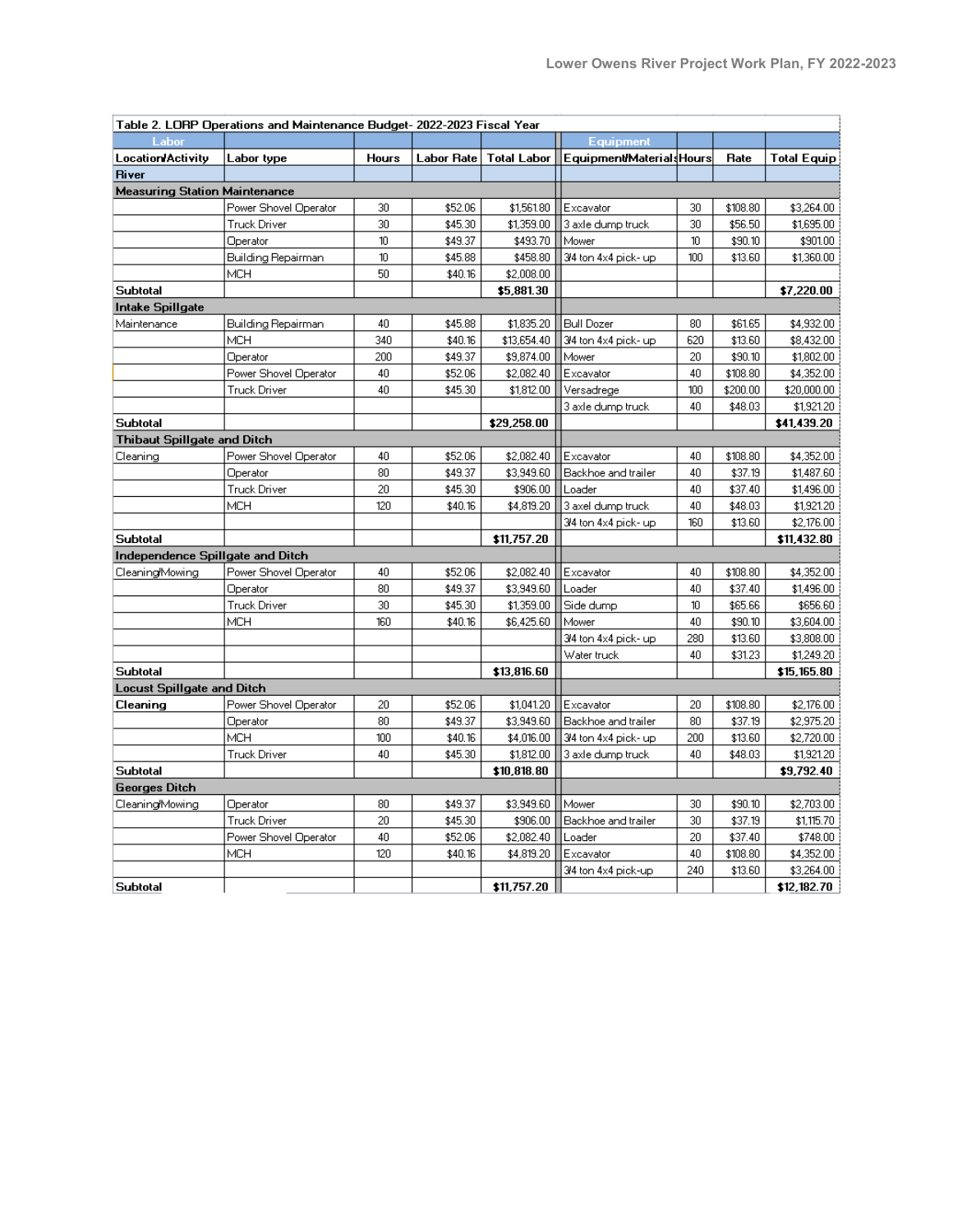| Alabama Spillgate                          |                                        |       |            |                    |                                |      |          |                    |
|--------------------------------------------|----------------------------------------|-------|------------|--------------------|--------------------------------|------|----------|--------------------|
| Cleaning                                   | Power Shovel Operator                  | 60    | \$52.06    | \$3,123.60         | Excavator                      | 60   | \$108.80 | \$6,528.00         |
|                                            | Operator                               | 40    | \$49.37    | \$1,974.80         | <b>Bull Dozer</b>              | 40   | \$61.65  | \$2,466.00         |
|                                            | <b>Truck Driver</b>                    | 180   | \$45.30    | \$8,154.00         | 3 axle dump truck              | 180  | \$48.03  | \$8,645.40         |
|                                            |                                        |       |            |                    | 3/4 ton 4x4 pick-up            | 100  | \$13.60  | \$1,360.00         |
| Subtotal                                   |                                        |       |            | \$13,252.40        |                                |      |          | \$18,999.40        |
| _abor                                      |                                        |       |            |                    | <b>Equipment</b>               |      |          |                    |
| <b>Location Activity</b>                   | Labor type                             | Hours | Labor Rate | <b>Total Labor</b> | Equipment/Materials Hours Rate |      |          | <b>Total Equip</b> |
| <b>Delta Spillgate</b>                     |                                        |       |            |                    |                                |      |          |                    |
|                                            | Building Repairman                     | 40    | \$45.88    | \$1,835.20         | 3/4 ton 4x4 pick- up           | 40   | \$13.60  | \$544.00           |
|                                            | <b>MCH</b>                             | 40    | \$40.16    | \$1,606.40         |                                |      |          |                    |
| <b>Subtotal</b>                            |                                        |       |            | \$3,441.60         |                                |      |          | \$544.00           |
| <b>River Subtotal</b>                      |                                        |       |            | \$99,983.10        |                                |      |          | \$116,776.30       |
| <b>Blackrock Waterfowl Management Area</b> |                                        |       |            |                    |                                |      |          |                    |
| <b>Blackrock Ditch</b>                     |                                        |       |            |                    |                                |      |          |                    |
| Maintenance                                | Operator                               | 120   | \$49.37    | \$5,924.40         | Mower                          | 80   | \$90.10  | \$7,208.00         |
|                                            | <b>Truck Driver</b>                    | 200   | \$45.30    | \$9,060.00         | 3 axle dump truck              | 120  | \$48.03  | \$5,763.60         |
|                                            | <b>MCH</b>                             | 260   | \$40.16    | \$10,441.60        | 3/4 ton 4x4 pick- up           | 400  | \$13.60  | \$5,440.00         |
|                                            | Power Shovel Operator                  | 140   | \$52.06    | \$7,288.40         | Excavator                      | 140  | \$108.80 | \$15,232.00        |
|                                            |                                        |       |            |                    | Loader                         | 40   | \$37.40  | \$1,496.00         |
|                                            |                                        |       |            |                    | Water truck                    | 60   | \$31.23  | \$1,873.80         |
|                                            |                                        |       |            |                    | Side dump                      | 60   | \$65.66  | \$3,939.60         |
| <b>Subtotal</b>                            |                                        |       |            | \$32,714.40        |                                |      |          | \$40,953.00        |
| <b>Goose Lake Maintenance</b>              |                                        |       |            |                    |                                |      |          |                    |
| Discing Maintenance                        | Operator                               | 50    | \$49.37    | \$2,468.50         | Low bed                        | 10   | \$65.66  | \$656.60           |
|                                            | <b>MCH</b>                             | 50    | \$40.16    | \$2,008.00         | Versadredge                    | 50   | \$108.80 | \$5,440.00         |
|                                            | <b>Truck Driver</b>                    | 10    | \$45.30    | \$453.00           | 3/4 ton 4x4 pick- up           | 50   | \$13.60  | \$680.00           |
| <b>Subtotal</b>                            |                                        |       |            | \$4,929.50         |                                |      |          | \$6,776.60         |
|                                            | Patrol & Flow Changes (River and BWMA) |       |            |                    |                                |      |          |                    |
| A&R data                                   | A&R Keeper (15 FTE)                    | 3089  | \$44.31    | \$136,873.59       | 3/4 ton 4x4 pick- up           | 3089 | \$13.60  | \$42,010.40        |
| <b>Subtotal</b>                            |                                        |       |            | \$136,873.59       |                                |      |          | \$42,010.40        |
| <b>BWMA Subtotal</b>                       |                                        |       |            | \$174,517.49       |                                |      |          | \$89,740.00        |
|                                            |                                        |       |            |                    |                                |      |          |                    |
| <b>TOTALS</b>                              |                                        |       |            |                    |                                |      |          |                    |
| <b>River Total</b>                         | \$216,759.40                           |       |            |                    |                                |      |          |                    |
| <b>BWMA Total</b>                          | \$264,257.49                           |       |            |                    |                                |      |          |                    |
| Total O and M                              | \$481,016.89                           |       |            |                    |                                |      |          |                    |
| CPI Adjusted O & M                         | \$311,411.59                           |       |            |                    |                                |      |          |                    |

| Baseline Costs (described in Post -Imp) | <b>River</b> | <b>BWMA</b> | Total CPI adjustment |              |
|-----------------------------------------|--------------|-------------|----------------------|--------------|
| CPI adjustment                          |              | \$56,863.00 | \$62,798.00          | \$119,661.00 |
| 2006-2007                               | 4.5%         | \$59,421.84 | \$65,623.91          | \$125,045.75 |
| 2007-2008                               | $3.1\%$      | \$61,263.91 | \$67,658.25          | \$128,922.16 |
| 2008-2009                               | $-1.3\%$     | \$60,467.48 | \$66,778.69          | \$127,246.17 |
| 2009-2010                               | 0.9%         | \$61,011.69 | \$67,379.70          | \$128,391.39 |
| 2010-2011                               | $0.7\%$      | \$61,438.77 | \$67,851.36          | \$129,290.13 |
| 2011-2012                               | $3.0\%$      | \$63,281.93 | \$69,886.90          | \$133,168.83 |
| 2012-2013                               | $2.1\%$      | \$64,610.85 | \$71,354.53          | \$135,965.38 |
| 2013-2014                               | 0.4%         | \$64,869.30 | \$71,639.94          | \$136,509.24 |
| 2014-2015                               | 1.3%         | \$65,712.60 | \$72,571.26          | \$138,283.86 |
| 2015-2016                               | $16\%$       | \$66,764.00 | \$73,732.40          | \$140,496.40 |
| 2016-2017                               | $18\%$       | \$67,965.75 | \$75,059.59          | \$143,025.34 |
| 2017-2018                               | 3.6%         | \$70,412.52 | \$77,761.73          | \$148,174.25 |
| 2018-2019                               | 3.6%         | \$72,947.37 | \$80,561.15          | \$153,508.52 |
| 2019-2020                               | $3.2\%$      | \$75,281.69 | \$83,139.11          | \$158,420.80 |
| 2020-2021                               | $10\%$       | \$76,034.50 | \$83,970.50          | \$160,005.00 |
| 2021-2022                               | $6.0\%$      | \$80,596.57 | \$89,008.73          | \$169,605.30 |
|                                         |              |             |                      |              |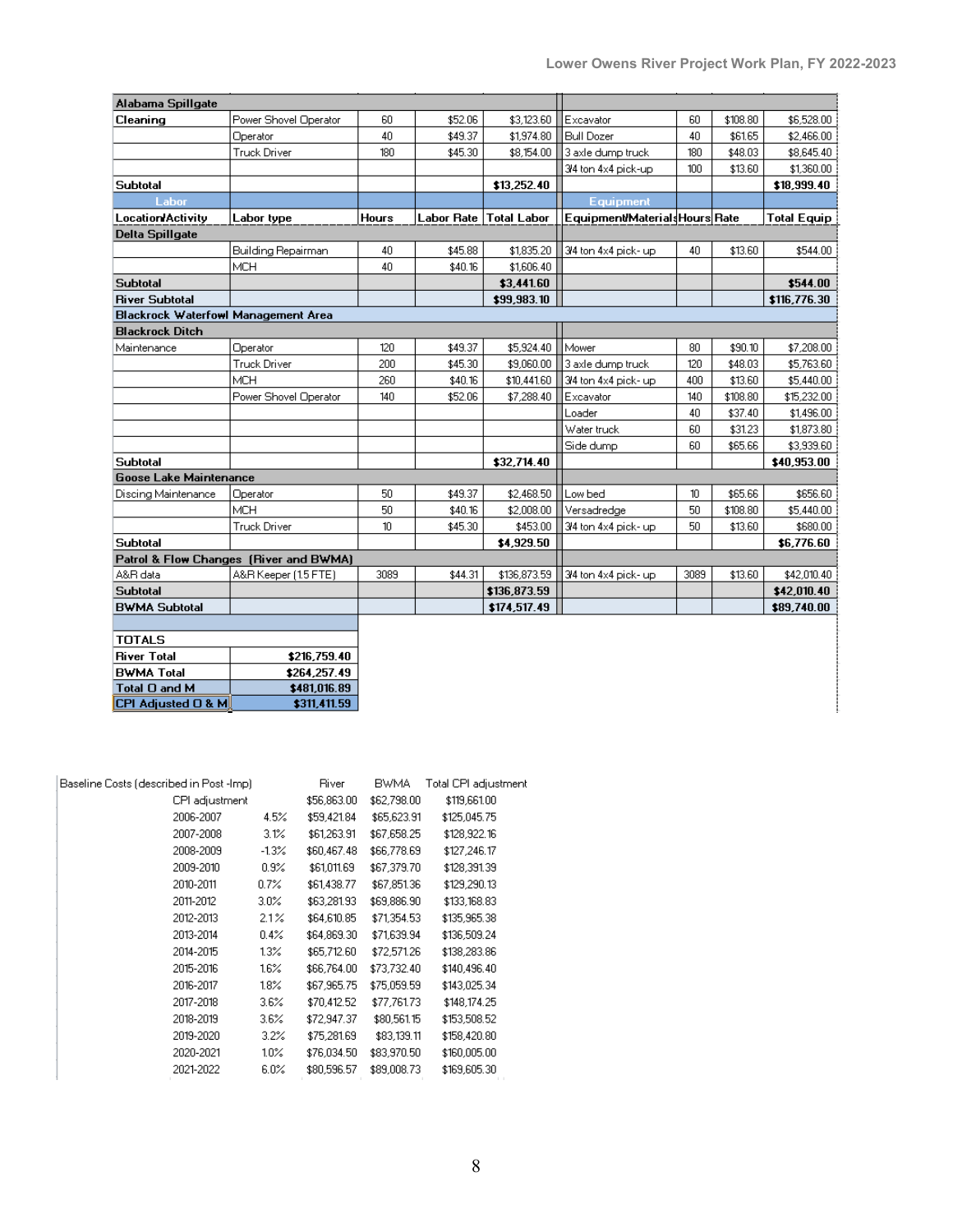|                                    | Person<br>days | <b>Labor Costs</b> |           | <b>Equipment Cost</b> |                                         | <b>Total Predicted Cost</b><br>July 1, 2022 through<br>June 30, 2023 |             |  |
|------------------------------------|----------------|--------------------|-----------|-----------------------|-----------------------------------------|----------------------------------------------------------------------|-------------|--|
|                                    |                |                    |           |                       | <b>HYDRO OPERATIONS AND MAINTENANCE</b> |                                                                      |             |  |
| <b>River Stations</b>              | 25             | \$                 | 13,750.00 | \$                    | 5,800.00                                | \$                                                                   | 19,550.00   |  |
| <b>Seasonal Habitat</b>            | 6              | \$                 | 3,300.00  | \$                    | 240.00                                  | \$                                                                   | 3,540.00    |  |
| <b>Off River Lakes &amp; Ponds</b> | 7              | \$                 | 3,850.00  | \$                    | 280.00                                  | \$                                                                   | 4,130.00    |  |
| <b>Flow to Delta</b>               | 4              | \$                 | 2,200.00  | \$                    | 3,160.00                                | \$                                                                   | 5,360.00    |  |
| <b>Blackrock Waterfowl</b>         | 7              | \$                 | 3,850.00  | \$                    | 3,280.00                                | \$                                                                   | 7,130.00    |  |
| <b>Reporting Compliance</b>        | 5              | \$                 | 2,750.00  | Ś                     | 200.00                                  | \$                                                                   | 2,950.00    |  |
|                                    |                |                    |           |                       | ENGINEERING                             |                                                                      |             |  |
| <b>Reporting Compliance</b>        | 60             | \$                 | 28,800.00 | \$                    |                                         | Ś                                                                    | 28,800.00   |  |
|                                    |                | <b>Total Hydro</b> |           |                       |                                         |                                                                      |             |  |
|                                    |                |                    |           |                       | <b>Budget</b>                           |                                                                      | \$71,460.00 |  |

### **Table 3. Hydrologic Monitoring Budget, FY 2022-2023**

### **Table 4. Biological Monitoring Budget, FY 2022-2023**

| <b>Biological Monitoring</b>                   | <b>Days</b> | <b>Inyo Days</b> | LA Days |
|------------------------------------------------|-------------|------------------|---------|
| <b>Blackrock Waterfowl Management Area</b>     |             |                  |         |
| <b>Waterfowl Area Wetted Acreage</b>           | 16          |                  |         |
| <b>LORP Habitat Indicator Species Modeling</b> | 16          |                  |         |
| <b>Total Person Days on Project</b>            | 32          | 16               | 16      |

### **Range Monitoring**

Range monitoring is related to the tasks described in Section 4.6 of the MAMP. Three types of monitoring will take place that are directly related to the management of livestock grazing: irrigated pasture condition scoring, utilization and range trend monitoring. Range monitoring will be conducted by LADWP and is not a shared cost, and therefore is not budgeted for in this work plan (Table 5).

| Table 5. Range Monitoring (LADWP only), FY 2022-2023 |  |  |  |  |
|------------------------------------------------------|--|--|--|--|
|------------------------------------------------------|--|--|--|--|

| <b>Task</b>                        | People<br><b>Days</b> |
|------------------------------------|-----------------------|
| Utilization                        | 45                    |
| <b>Irrigated Pasture Condition</b> | 5                     |
| Range Trend                        | 50                    |
| <b>Analysis and Reporting</b>      | 20                    |
| Total                              | 170                   |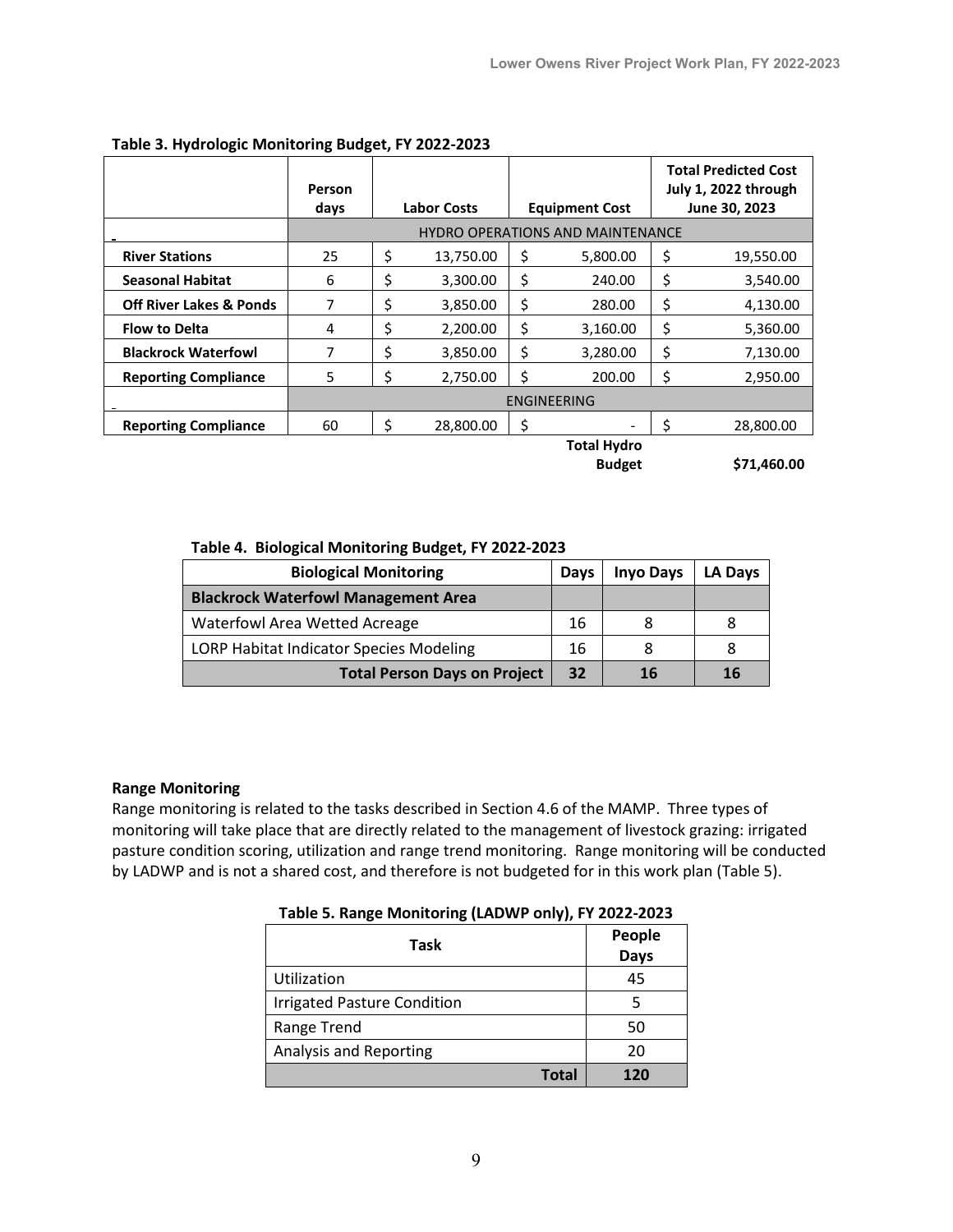#### **Mosquito Abatement**

For fiscal year 2022-2023, the Owens Valley Mosquito Abatement Program (OVMAP) will continue a comprehensive Integrated Mosquito Management Plan (IMMP) when addressing the new and developing sources within the LORP in accordance with its mission of protecting public health. This IMMP consists of an expansion of currently used materials and methods for the surveillance and control of mosquitoes across the OVMAP boundary as well as contingency planning for late season flushing flows. The \$60,000 budget anticipates field surveillance of potential larval habitat for mosquito production, larviciding, pupaciding, adult mosquito surveillance with light traps, mosquito borne disease surveillance, and treatment for adult mosquitoes.

#### **Noxious Species Control**

The Inyo/Mono Counties Agricultural Commissioner's Office conducts operations to control and eradicate several different invasive weed species within the LORP boundaries. These invasive weed species include perennial pepperweed (*Lepidium latifolium*), Russian knapweed (*Acroptilon repens*), Canada thistle (*Cirsium arvense*), yellow star thistle (*Centaurea solstitialis*), spotted knapweed (*Centaurea maculosa*), hairy whitetop (*Carderia pubescens*)*,* and heart podded hoary cress (*Carderia draba*). These populations are managed using integrated pest management methods, including mechanical, chemical, and biological controls.

For fiscal year 2022-2023, Inyo County will be responsible for treating weeds in the LORP. The budget for noxious weed control is \$50,000. An increase in perennial pepperweed in the LORP in recent years will require additional funding and efforts to contain the existing population and prevent spread. Additional funding for Inyo County will be sought from outside sources.

Additional weed treatment and surveillance by LADWP and ICWD is described in Section 2. Adaptive Management.

### **Saltcedar Control**

Due to lack of enhanced funding, Inyo County's saltcedar control program has been scaled back. The effort will focus on surveying and the treatment of saltcedar resprouts along the Owens River in the LORP. Inyo County's LORP saltcedar control activities are funded through the Inyo/Los Angeles Water Agreement. LADWP and Inyo County programs will work cooperatively to treat saltcedar, which may include areas in the LORP as resources are available.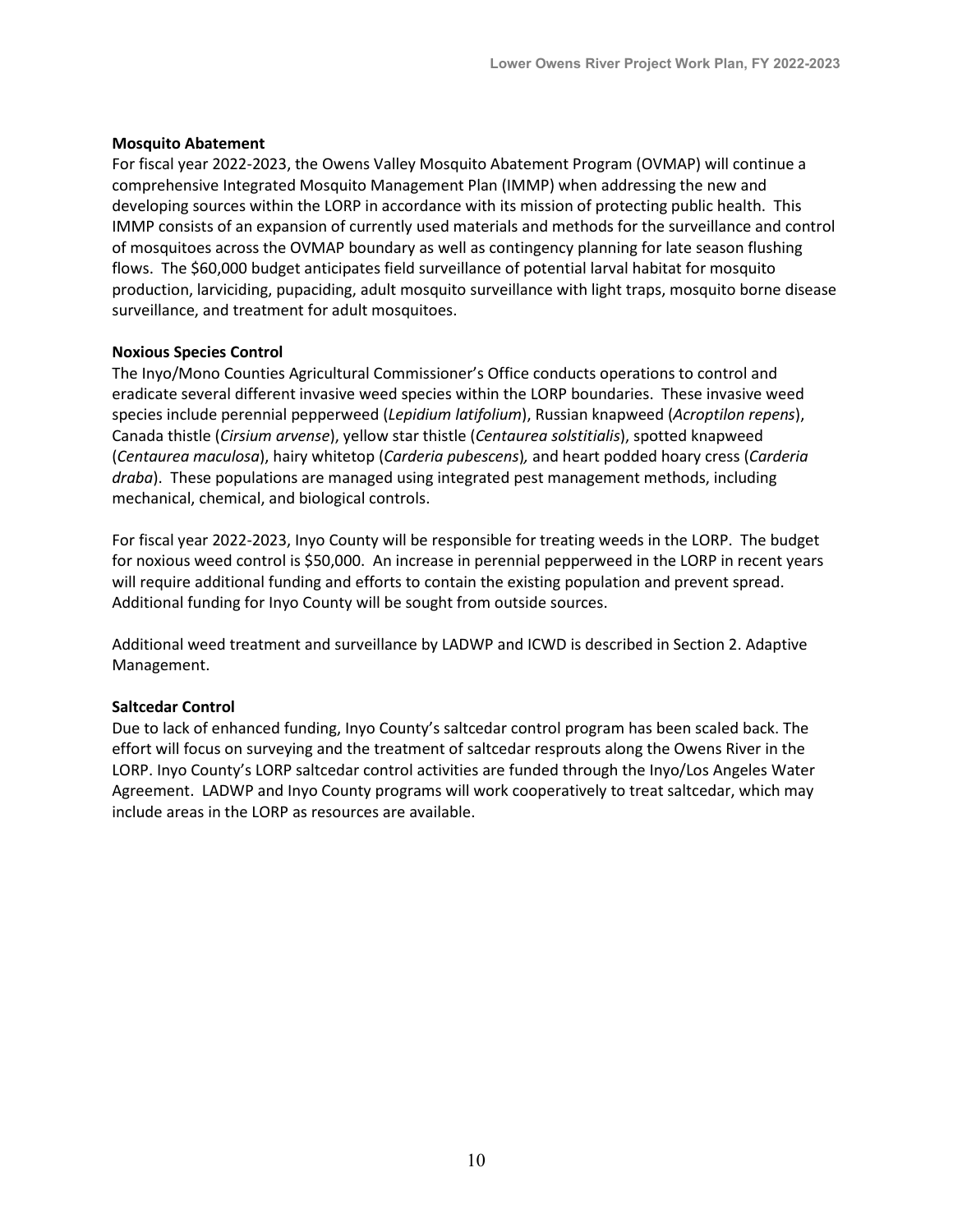# Schedule

| Period                         | Monitoring                                                                           |
|--------------------------------|--------------------------------------------------------------------------------------|
| July 1-August 31, 2022         | BWMA waterfowl forage surveys                                                        |
| August 1-August 31, 2022       | <b>LORP Noxious Species Survey</b>                                                   |
| September 1 - February 1, 2023 | LADWP/Inyo Prepare Draft LORP Report                                                 |
| October 1 - October 31, 2022   | Fiscal Year 2019-2020 Work Plan and Budget Reconciliation                            |
| October 31, 2022               | Transmittal of LORP Accounting Report to Governing Boards                            |
| November 1-7, 2022             | Measure BWMA Flooded Extent                                                          |
| February 10, 2023              | Draft Report transmitted to MOU Parties                                              |
| February 23, 2023              | Public Meeting for Draft LORP Report                                                 |
| March 1-7, 2023                | Measure BWMA Flooded Extent                                                          |
| March 6-31, 2023               | Technical Group Meeting to Adopt LORP Annual Report                                  |
| March 1 - April 30, 2023       | Fiscal Year 2023-2024 Work Plan and Budget Development                               |
| May 1 - May 31, 2023           | Transmittal of LORP Work Plan, Budget, and Schedule to governing boards for approval |
| March 15 - April 14, 2023      | Noxious Species Survey                                                               |
| June 2023                      | Mid-year observational meeting regarding BWMA interim plan                           |
| June 1-July 1, 2023            | BWMA waterfowl forage surveys                                                        |
| May 2 - June 15, 2023          | Seasonal Habitat Flow                                                                |

## Table 6. Schedule of Monitoring and Reporting Activities for FY 2022-2023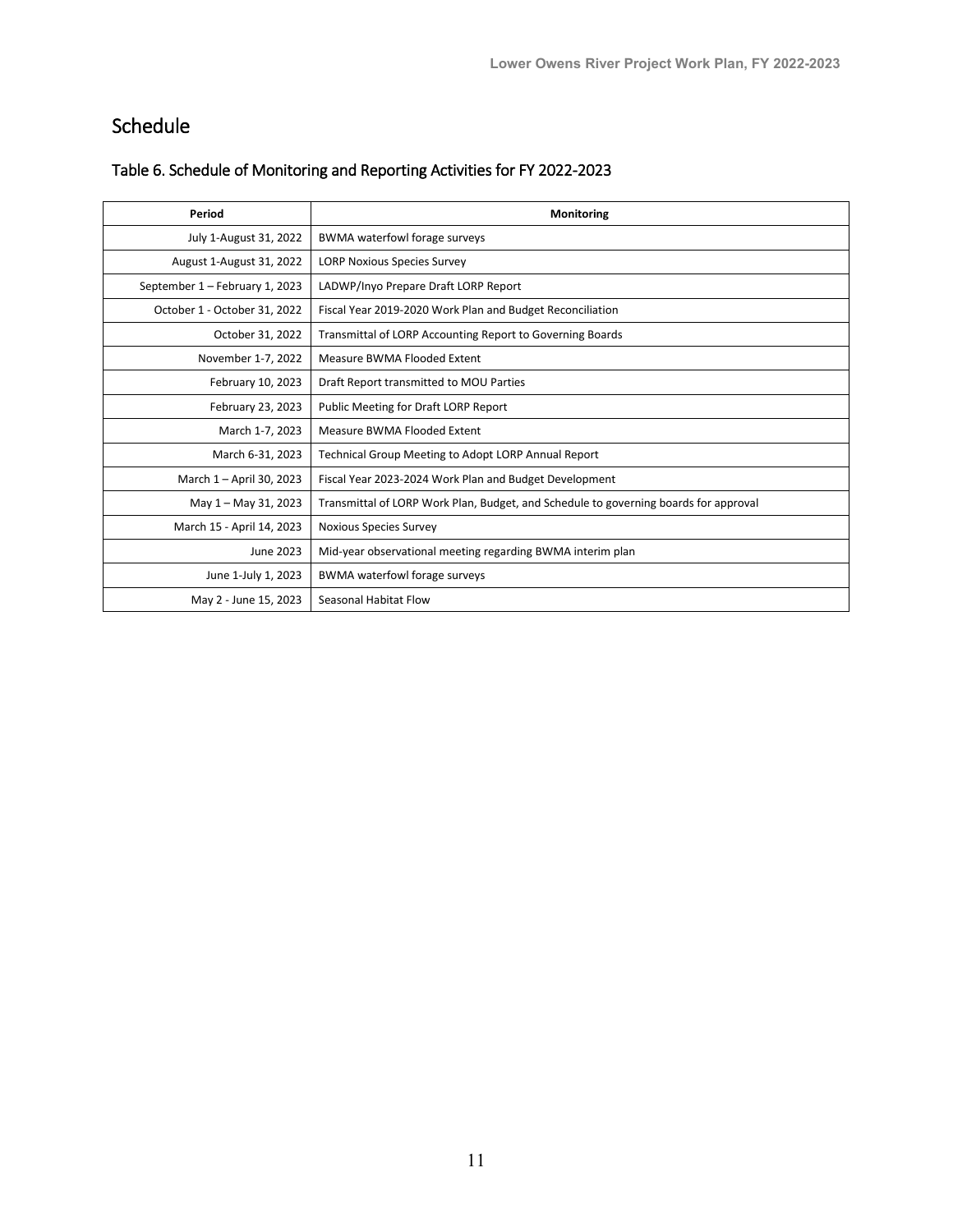## Section 2. Adaptive Management

Implementation costs of the Interim BWMA Plan are provided below. These costs are to be shared equally between LADWP and Inyo County. All other monitoring associated with adaptive management will be conducted by LADWP and ICWD staff with no offsetting costs.

## Adaptive Management with Additional Costs

## **Implementation of the Interim BWMA Management and Monitoring Plan**

LADWP and Inyo County implemented the first year of the 5-year Interim BWMA Management and Monitoring Plan (Interim Plan) in 2021-2022. Work to be performed in 2022-2023 includes berm repair in the waterfowl units, culvert installation and discing of the Winterton Unit. All work will be performed before reflooding the cells in September 2022. This work will be conducted by LADWP and is budgeted at \$52,689.76 (Table 7). Costs will be shared equally by LADWP and Inyo County.

| <b>BWMA Adaptive Management Costs FY 2022-2023</b> |              |                   |              |                       |              |          |              |  |
|----------------------------------------------------|--------------|-------------------|--------------|-----------------------|--------------|----------|--------------|--|
|                                                    |              |                   | <b>Total</b> |                       |              |          | <b>Total</b> |  |
| Labor type                                         | <b>Hours</b> | <b>Labor Rate</b> | Labor        | <b>Equipment Type</b> | <b>Hours</b> | Rate     | <b>Equip</b> |  |
| Berm Repair - Thibaut (2), Winterton (1)           |              |                   |              |                       |              |          |              |  |
| Power Shovel                                       |              |                   |              |                       |              |          |              |  |
| Operator                                           | 40           | \$50.61           | \$2,024.40   | Excavator             | 40           | \$108.80 | \$4,352.00   |  |
| Operator                                           | 40           | \$48.89           | \$1,955.60   | Water truck           | 20           | \$31.23  | \$624.60     |  |
| <b>Truck Driver</b>                                | 40           | \$45.30           | \$1,812.00   | 3 axle dump truck     | 60           | \$56.50  | \$3,390.00   |  |
| Subtotal                                           |              |                   | \$5,792.00   |                       |              |          | \$8,366.60   |  |
| <b>Open Berm in NW Section of Thibaut</b>          |              |                   |              |                       |              |          |              |  |
| Operator                                           | 10           | \$48.89           | \$488.90     | Bulldozer             | 10           | \$61.65  | \$616.50     |  |
| <b>Truck Driver</b>                                | 5            | \$45.30           | \$226.50     | Lowbed                | 5            | \$65.66  | \$328.30     |  |
|                                                    |              |                   |              | 3/4 ton 4x4 pick- up  | 10           | \$13.60  | \$136.00     |  |
| Subtotal                                           |              |                   | \$715.40     |                       |              |          | \$1,080.80   |  |
| <b>Winterton Discing</b>                           |              |                   |              |                       |              |          |              |  |
| Operator                                           | 160          | \$48.89           | \$7,822.40   | Mower                 | 160          | \$108.80 | \$17,408.00  |  |
| <b>MCH</b>                                         | 160          | \$39.77           | \$6,363.20   | 3/4 ton 4x4 pick- up  | 160          | \$13.60  | \$2,176.00   |  |
| <b>Subtotal</b>                                    |              |                   | \$14,185.60  |                       |              |          | \$19,584.00  |  |
| <b>East Winterton Culvert</b>                      |              |                   |              |                       |              |          |              |  |
| <b>PSO</b>                                         | 10           | \$48.89           | \$488.90     | Excavator             | 10           | \$108.80 | \$1,088.00   |  |
| <b>Building</b>                                    |              |                   |              |                       |              |          |              |  |
| Repairman                                          | 10           | \$45.07           | \$450.70     | Lowbed                | 6            | \$65.66  | \$393.96     |  |
| <b>Truck Driver</b>                                | 6            | \$45.30           | \$271.80     | 3/4 ton 4x4 pick- up  | 20           | \$13.60  | \$272.00     |  |
| <b>Subtotal</b>                                    |              |                   | \$1,211.40   |                       |              |          | \$1,753.96   |  |
| <b>TOTALS</b>                                      |              |                   |              |                       |              |          |              |  |
| Berm Repair -                                      |              |                   |              |                       |              |          |              |  |
| Thibaut/Winterton                                  |              | \$14,158.60       |              |                       |              |          |              |  |
| Open Berm - Thibaut                                |              | \$1,796.20        |              |                       |              |          |              |  |
| <b>Winterton Discing</b>                           |              | \$33,769.60       |              |                       |              |          |              |  |
| <b>East Winterton Culvert</b>                      |              | \$2,965.36        |              |                       |              |          |              |  |
| <b>Proposed Project Total</b>                      |              | \$52,689.76       |              |                       |              |          |              |  |

#### **Table 7. BWMA Adaptive Management Costs**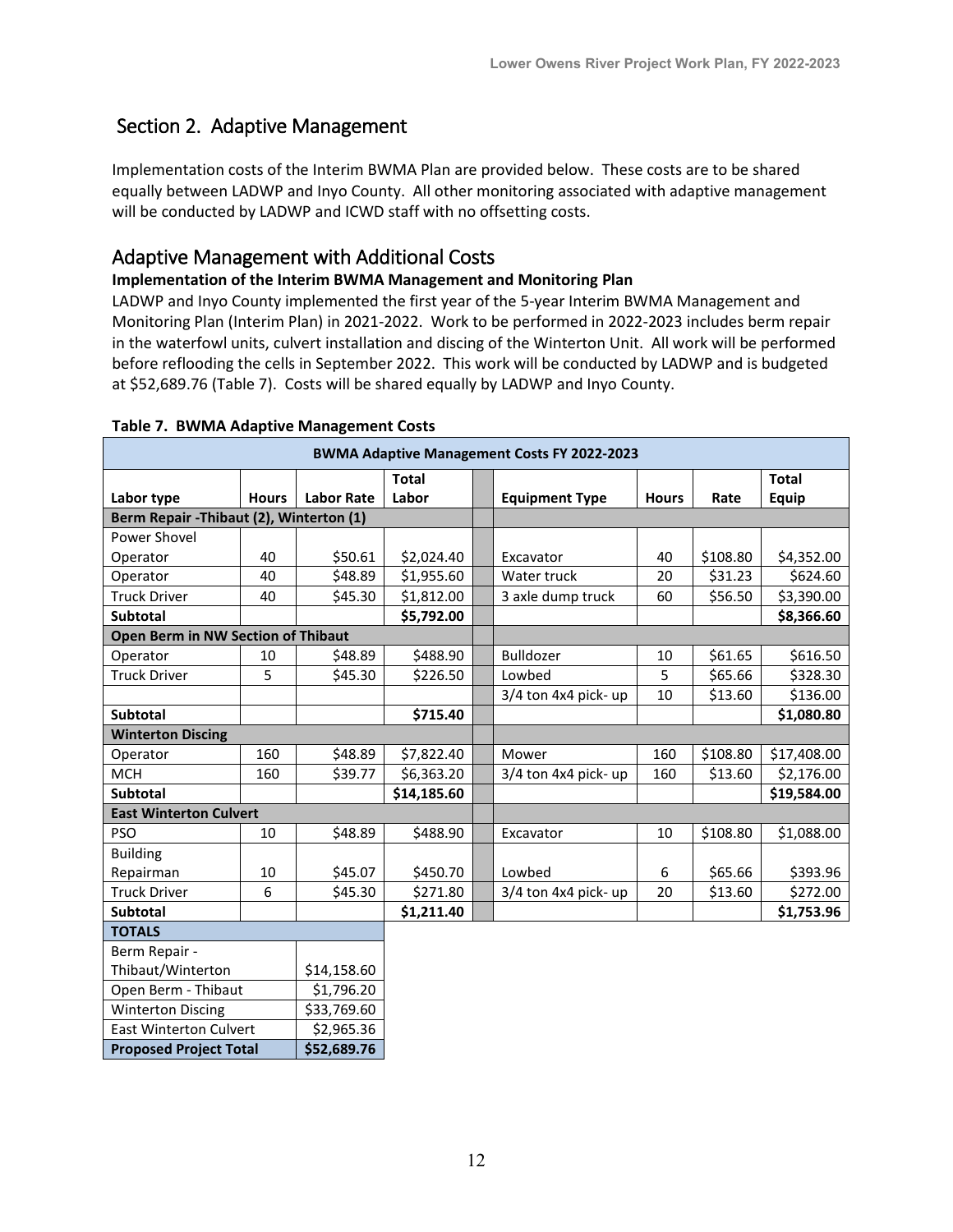# Adaptive Management without Additional Costs

## **1. Monitoring Associated with the Interim BWMA Plan**

Per the Interim BWMA Plan, LADWP and the County will conduct additional monitoring concurrent with its implementation on flooded extent, vegetation, and water depths as well as avian monitoring to note response to the new flooding regime. Estimated staff commitments for these monitoring tasks are provided below for the 2022-2023 fiscal year.

- Flooded extent will continue to be measured both to confirm compliance with the Interim Plan and to help describe the effectiveness of seasonal filling and drawdown. Remote sensing will be used to take rough area estimates, and two on-the-ground surveys will be used to map more precisely the extent and location of flooding. Water releases will be monitored and reported annually. Staff time commitment for flooded extent monitoring in BWMA is outlined in Table 4, as this task is required under the MAMP also.
- Vegetation monitoring will consist of line-point vegetation transects and/or plots in areas expected to have the most potential to produce waterfowl foods. A second objective of monitoring is to evaluate the effectiveness of controlling the expansion of cattails and bulrush in active units. This can be mapped and quantified from a combination of satellite imagery, aerial imagery from UAV, and field training data. Evaluating the vegetative response following shallow flooding will help managers determine the following year's flooding schedule. This task is estimated to require 16 days of LADWP staff time.
- Avian monitoring will be conducted to evaluate the use of BWMA by the habitat indicator species during implementation of the 5-year interim program. Eight seasonal surveys will be conducted September-April in each active unit during implementation of the Interim Plan. Based on the 2021-2022 monitoring year, it is anticipated that each of these surveys will take 4- 6 people days, depending on the extent of flooding during any particular survey. It is anticipated that avian monitoring will take up to 48 people days in 2022-2023 split equally between LADWP and ICWD.
- During 2022-2023, water depth in active units will be measured by Inyo County coinciding with avian surveys to better understand how water depth influences waterbird habitat use. Patterns of unit drydown will also be monitored to inform whether there are opportunities that could further benefit breeding waterfowl and their broods. Staff time for this task is included in avian monitoring requirements.

It is estimated that monitoring and reporting associated with the Interim Plan will require 64 total people days split between LADWP and ICWD staff in the 2022-2023 fiscal year.

## **2. DHA Flow Effectiveness monitoring**

Flow effectiveness monitoring will consist of reviewing photos of the DHA taken from a helicopter during surveillance flights of the Owens Lake Dust Control Program to evaluate whether the three habitat criteria established in Year 1 were achieved. This effort is anticipated to take two person days and will be conducted by LADWP.

## **3. Noxious species survey and treatment**

Additional noxious weed treatment and surveillance by LADWP and ICWD initiated in 2020-2021 will continue in 2022-2023. ICWD will continue survey work in the LORP (including BWMA) and LADWP will offset survey efforts with treatment of noxious weeds in the LORP area. Estimated staff time includes 15 days from ICWD and 48 days from LADWP.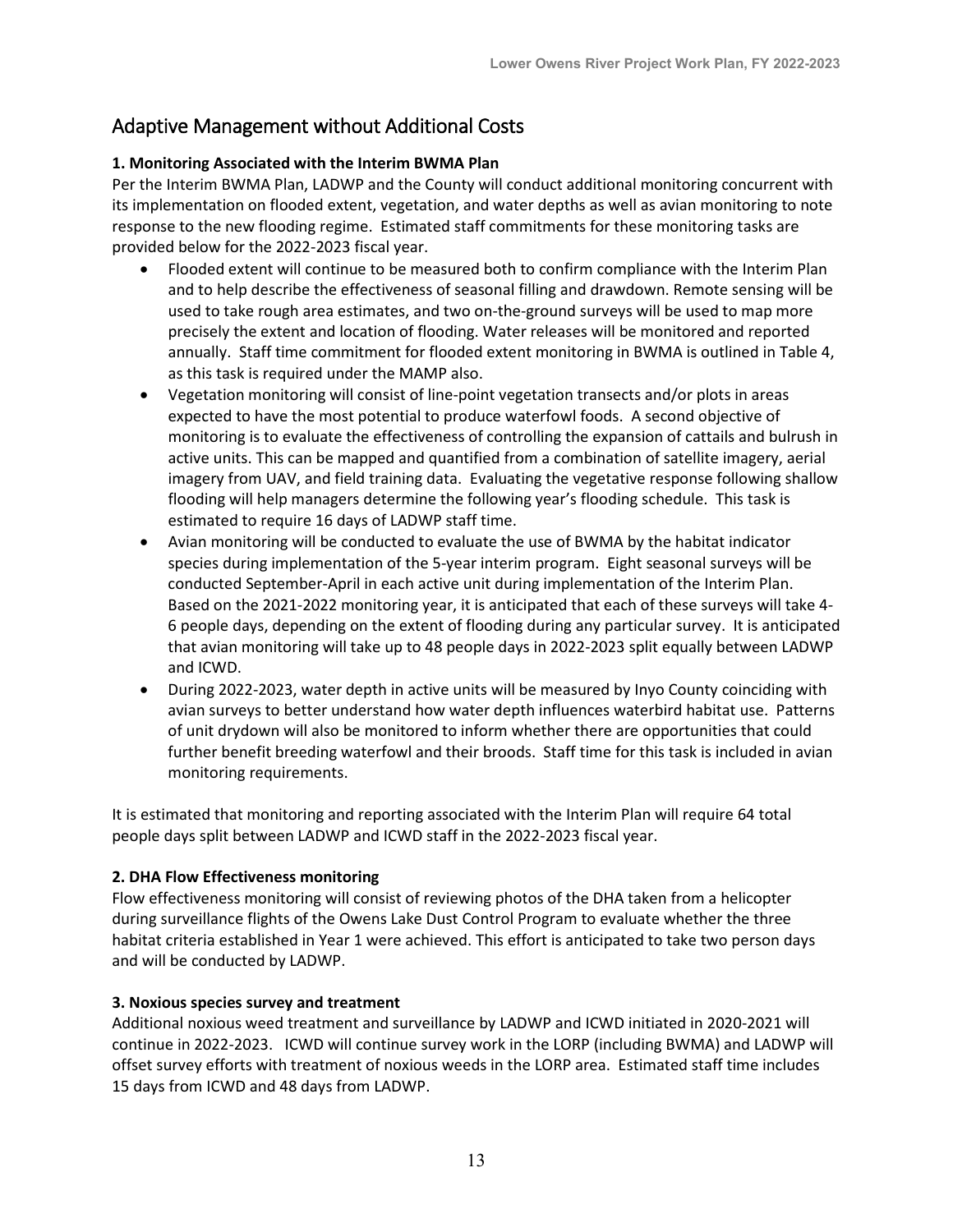## **4. Tree recruitment assessment**

The environmental conditions which have permitted historic riparian tree establishment on the LORP during pre-project conditions (pre-watering) as well as conditions which have permitted the limited recruitment since project inception (post-watering) will be evaluated. Known locations with mature trees and prior recruitment locations will be assessed as described in the 2021-2022 work plan (LADWP and ICWD 2021) and the Type D Monitoring Plan (Appendix 1, ICWD 2021). In 2022-2023, these tasks will require 35 field days for sampling, data collection, analysis and reporting. Inyo County will carry out this task.

Table 8 shows a total of 164 people-days budgeted for four adaptive management tasks, with Inyo County contributing 82 people-days and Los Angeles contributing 82 days.

| Task # | <b>Biological Monitoring</b>                                                     | <b>Days</b> | <b>Inyo</b><br><b>Days</b> | Days |
|--------|----------------------------------------------------------------------------------|-------------|----------------------------|------|
| 1      | <b>BWMA Interim Management and Monitoring Plan</b><br>- Monitoring and Reporting | 64          | 32                         | 32   |
| 2      | <b>DHA Flow Effectiveness Monitoring</b>                                         |             |                            |      |
| 3      | Noxious species survey/treatment                                                 | 63          | 15                         |      |
| 4      | Tree recruitment assessment                                                      | 35          | 35                         |      |
|        | <b>Total Person Days</b>                                                         | 164         | 82                         |      |

### **Table 8. Adaptive Management Monitoring 2022-2023**

### **References**

Inyo County Water Department 2021. Type D Riparian Vegetation Monitoring Annual Status Report 2020. Accessed at: [https://www.inyowater.org/wp](https://www.inyowater.org/wp-content/uploads/2021/08/TypeD_AnnualReport_2020_08242021_FINAL.pdf)[content/uploads/2021/08/TypeD\\_AnnualReport\\_2020\\_08242021\\_FINAL.pdf](https://www.inyowater.org/wp-content/uploads/2021/08/TypeD_AnnualReport_2020_08242021_FINAL.pdf)

Los Angeles Department of Water and Power and Inyo County Water Department. 2021. Lower Owens River Project Work Plan, Budget, and Schedule 2021-2022 Fiscal Year. Accessed at: https://www.inyowater.org/wp-content/uploads/2021/10/2021-22-LORP-Final-Work-Plan-Budget-Schedule.pdf